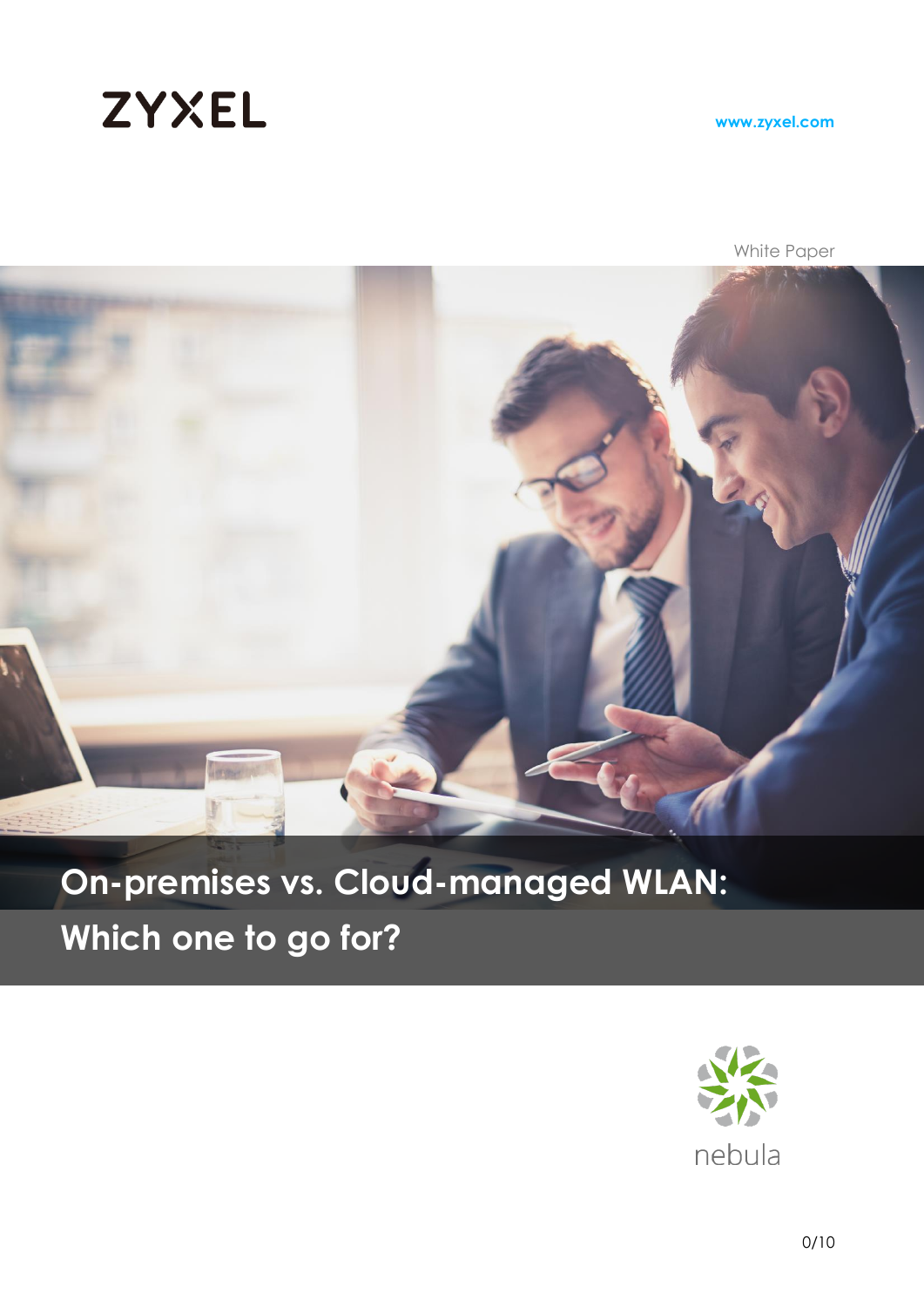

### **On-premises vs. Cloud-managed WLAN: Which one to go for?**

### **Contents**

| Benefits of On-premises and Cloud-managed WLAN Architectures 4 |  |
|----------------------------------------------------------------|--|
|                                                                |  |
|                                                                |  |
|                                                                |  |
|                                                                |  |
|                                                                |  |
|                                                                |  |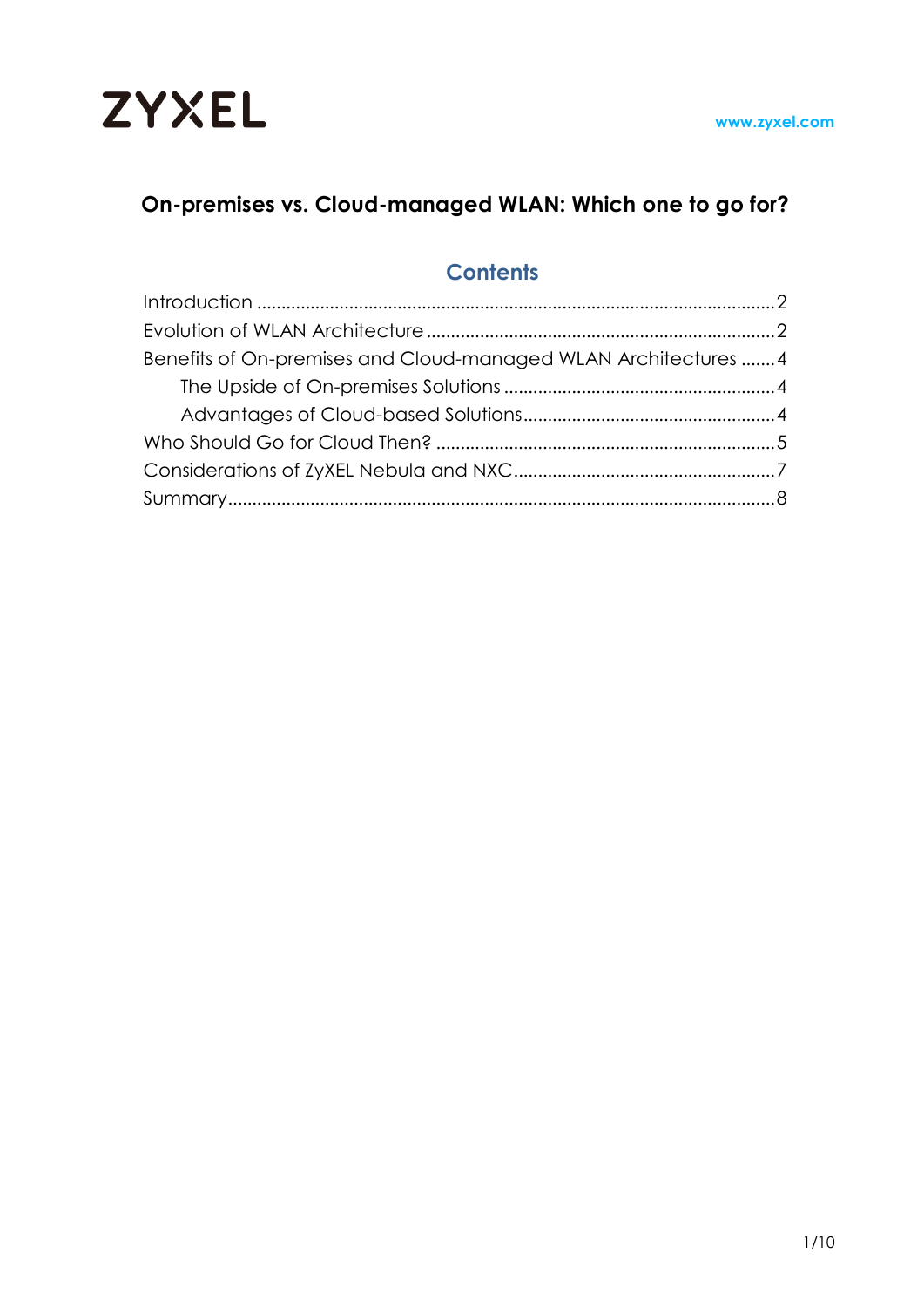### **Introduction**

The dramatic emergence of smart devices is driving radical shifts in networking environments. Almost every device around our daily life – laptops, smartphones and tablets – is equipped with a wireless chipset that would find its way to connect to a network. The number of connected things is bound to grow exponentially. According to Gartner's IoT forecast<sup>1</sup>, 6 billion connected things will be in demand for support by 2018, and it is estimated that more than 35 billion things will be connected to the Internet by Year 2020. Today, Internet connectivity is expected to be as common as utilities like electricity.

In fact, the pervasiveness of mobility has sent the demand for enterprise-class wireless connections through the roof in many organizations. As many of these mobile devices rely on Wi-Fi to work and some of them have no wired fallback at all, the wireless network infrastructure must be fast, secure and highly reliable. Therefore, companies would have to look for options to support these users and to deliver stable connections with greater bandwidth and higher speed.

### **Evolution of WLAN Architecture**

One of the questions that challenges businesses looking for IT solutions is whether to implement a WLAN managed by on-premises controllers, or one with controllers in the cloud? What is the difference? Which architecture would be more suitable? First of all, let's take a quick look at the evolution of WLAN networks, and then figure out the key differences between an on-premises WLAN and a cloud-managed one.

#### **Autonomous Access Points**

Trace back to the very beginning of WLAN design, each wireless access point was configured and managed independently from others. This way was not regarded as a problem at the time because most access points were deployed in specific areas such as meeting rooms or lobbies, and the number of devices connecting to Wi-Fi networks was few.

 $\overline{a}$ <sup>1</sup> Gartner's predictions: Top Strategic [Predictions for 2016 and Beyond: The Future Is a Digital Thing](https://www.gartner.com/doc/3142020?ref=SiteSearch&sthkw=The%20number%20of%20connected%20things%20is%20set%20to%20grow%20exponentially&fnl=search&srcId=1-3478922254)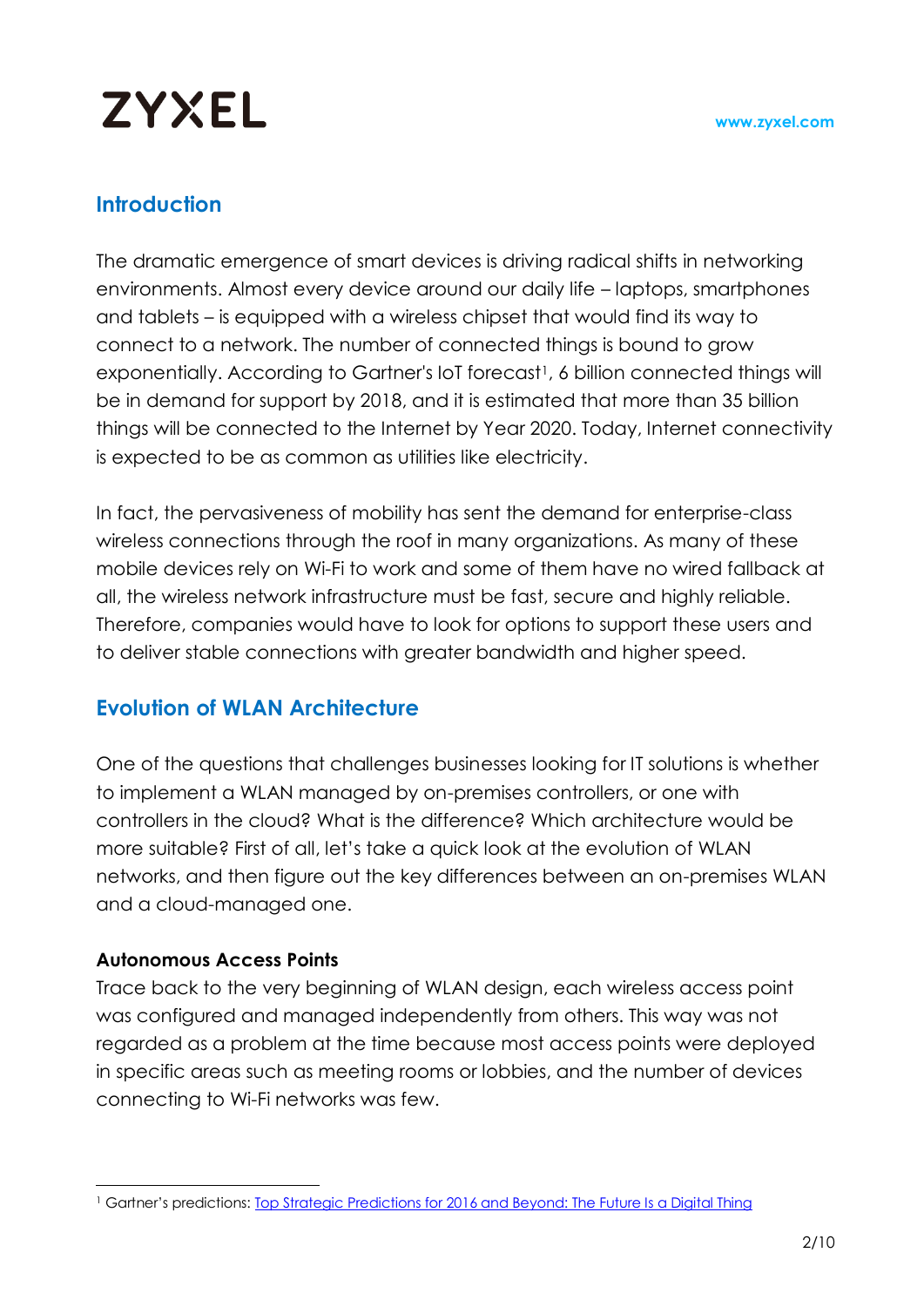#### **On-premises WLAN Controllers**

With growing demand for wireless access in businesses, networking infrastructures also called for changes. Wireless signals had become a necessity within the entire building to meet demands; consequently hundreds of APs were deployed and managed. However, since these APs could not coordinate with each other, technical issues such as load-balance, channel selection, RF optimization and even to user authentication or client roaming, etc. might render the networks unstable or unpredictable.

To address these problems and control the massively deployed devices, wireless LAN controllers were created to force both control- and data-plane traffics to return to a single location for AP configuration, communication and even policy enforcement. This design allows a wireless controller to oversee all the APs through the network, so administrators are able to perform configuration to APs via the controller. Although on-premises WLAN controllers can greatly help administrators to manage multiple APs, it requires higher-skillset ITs to handle the complicated configuration tasks.

### **Cloud-managed WLAN Solution**

Newly developed technologies push controllers forward, and they reached the clouds in recent years. In a cloud-managed WLAN architecture, organizations don't have to purchase physical controllers and deploy them on every site. The "cloud" mentioned here works like a virtual controller that actually reside in a public cloud, and all the distributed wireless access points connect to it via the Internet. The cloud offers remote provisioning, monitoring and troubleshooting to every access point.

Unlike hardware controller with higher upfront cost, the cloud-managed WLAN services, which are usually provided with an annual payment plan, give organizations more flexibility on their budgets comparing to on-premises ones, they are getting more popularity among organizations looking for centralized management and reduced costs. The cloud-managed WLAN services rely on subscribed licenses to work, and the cloud will take care of the issues such as data backup, storage, redundancy and more.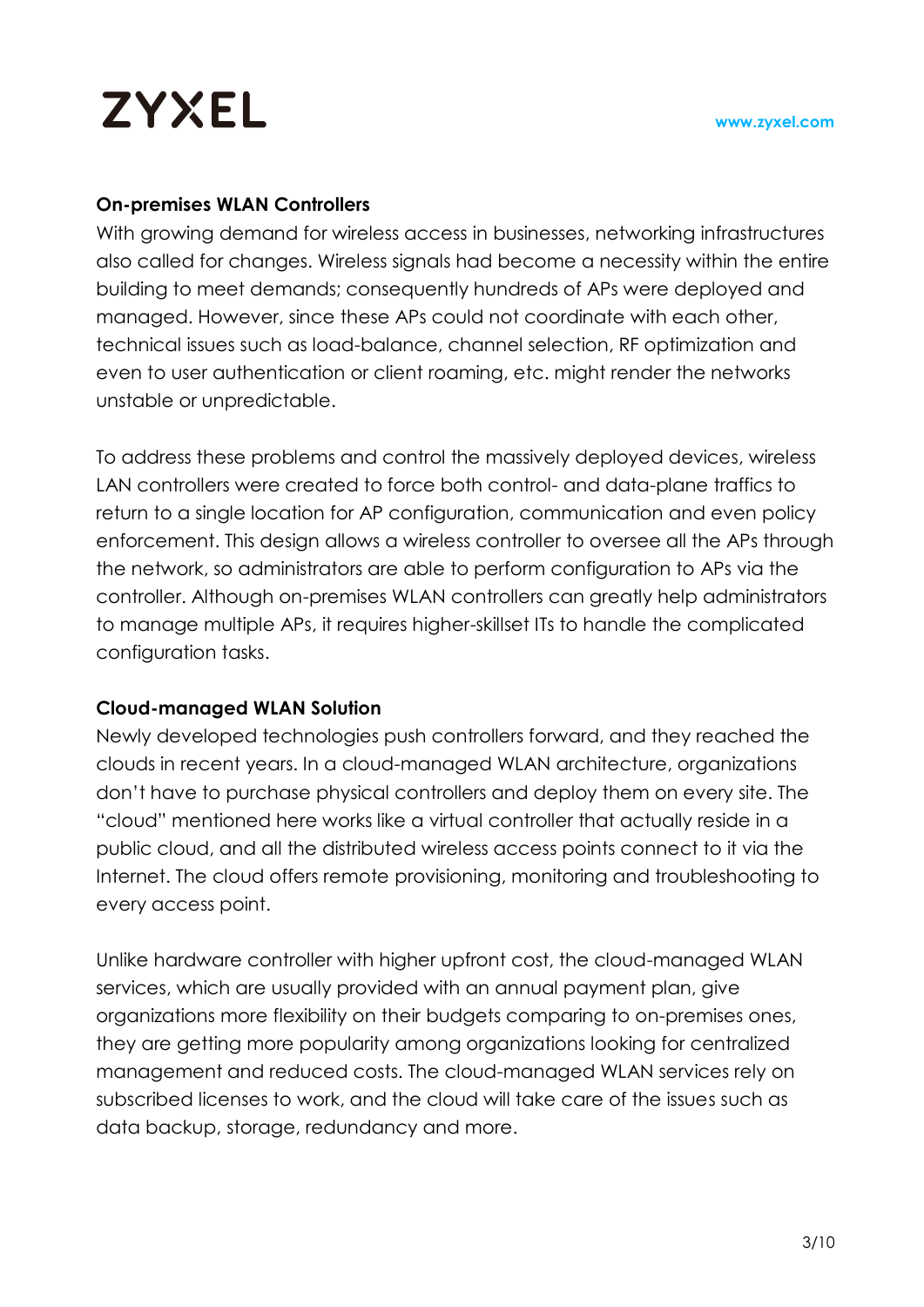### **Benefits of On-premises and Cloud-managed WLAN Architectures**

On-premises and cloud-based WLAN management approaches are both enterprise-ready now and they all have their own pros and cons, so determining which to implement depends on a number of factors. Before making the decision, you may want to have a look at the benefits of two architectures; let's get started with on-premises WLANs.

### **The Upside of On-premises Solutions**

#### **Relies less on Internet connectivity**

Though there seems to be a big growth of cloud-managed architecture in the networking market, it's not for everyone. Cloud-controlled WLANs depend on the Internet to establish communications between wireless control data with local APs and to perform provision, authentication and other wireless services. In order to function properly, the cloud-based WLAN design relies heavily on the Internet; as a result, the cloud-based functions could have problems to function properly if your Internet connectivity is spotty or suffers from latency and throughput issues. On the contrary, an on-premises controller can handle all the functions locally without being affected by Internet issues.

### **Flexibility, robust WLAN access and failover**

When it comes to actual network design and deployment, on-premises WLAN is considered more flexible and customizable under the most situations. Onpremises solutions support more advanced features for Wi-Fi devices and applications, and they give administrators more granular control over specific wireless environments. In large, complex WLAN scenarios that deployed with hundreds of APs or need multiple network access authentication and authorization methods, on-premises controllers with role-based access control and secondary controller configuration can work together to offer more robust WLAN accessibility and failover support for users.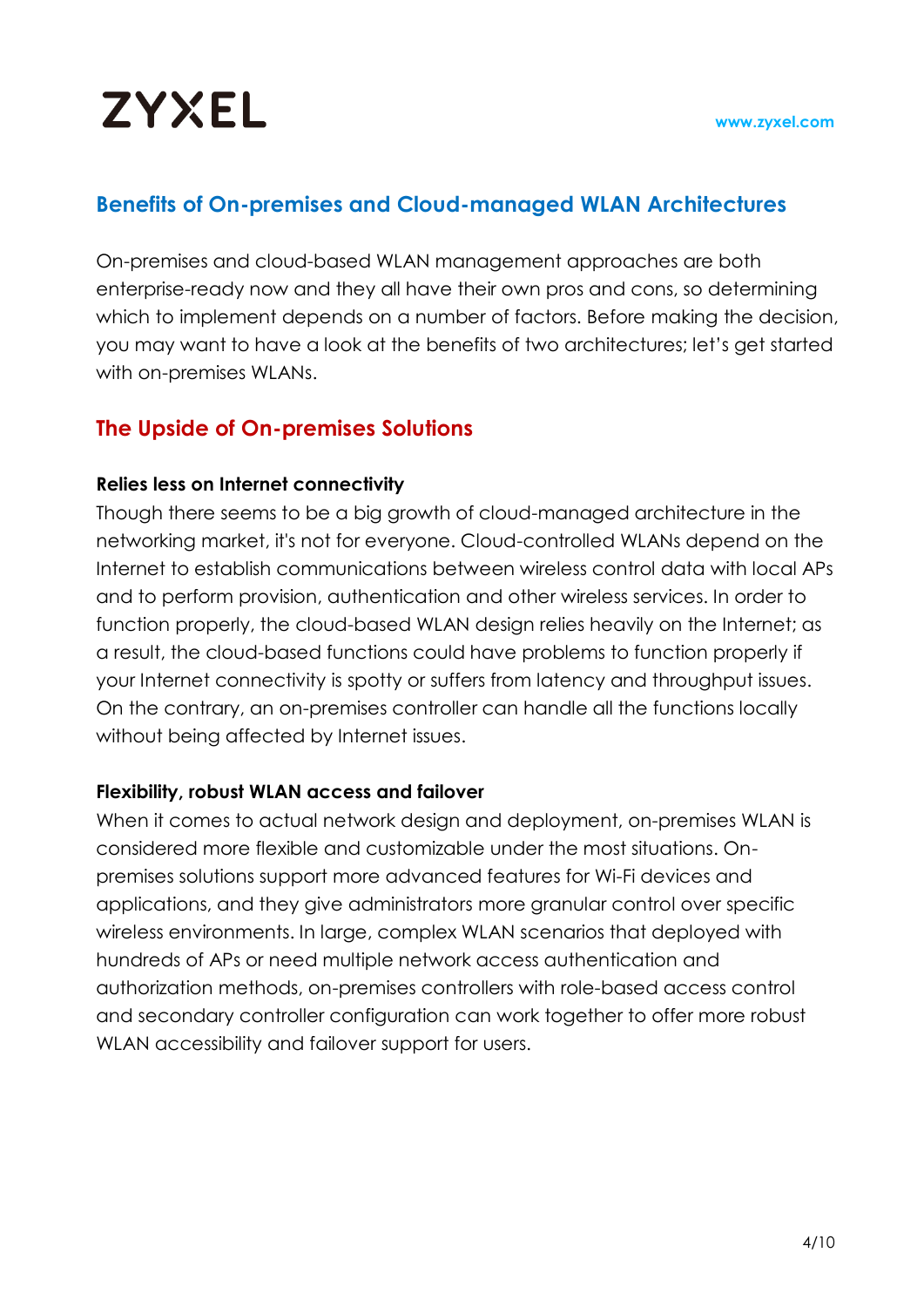### **Advantages of Cloud-based Solutions**

### **Ease of remote management and deployment**

Cloud-managed design offers better management simplicity. In this architecture, there is no need to deploy controllers on each site. The cloud provides remote accessibility to control the entire network regardless of where the IT staff is located. One prerequisite of cloud-based WLAN solutions is that the cloudmanaged networking hardware is designed for zero-touch deployments, so they can be installed without sending IT professionals on site. A tip to select cloud vendors, never go with anyone without zero-touch deployments as it lost one of the biggest benefits. The cloud-based approach makes networking deployments much easier – which is important especially for businesses with insufficient IT professionals.

### **No controller hardware limitations**

Another obvious benefit of cloud-based WLANs is that the number of APs cloud can handle is unlimited, which provides better scalability in network deployment scenarios. So when it comes to expanding network infrastructures or setting up new sites, cloud-managed solutions can support from companies with just one AP in a single location up to multiple sites with hundreds of APs – all without the need to purchase additional hardware controllers.

### **Who Should Go for Cloud Then?**

There is no definite choice between the two architectures as both can provide their respective benefits according to your company's current needs. So in what kind of situations should a business go for the cloud instead of staying on-premises? The following are some key criteria that might be helpful for you to make the decision on choosing cloud-based or on-premises solutions.

### **The network in your organization is operated by limited IT staff:**

Start with taking a look over the IT structure in your organization. If you have IT staff that supports all branch locations and the team members are technical experts, then consider an on-premises solution as it offers a highly customizable network to fit your actual needs. However, if your IT team is relatively small and you are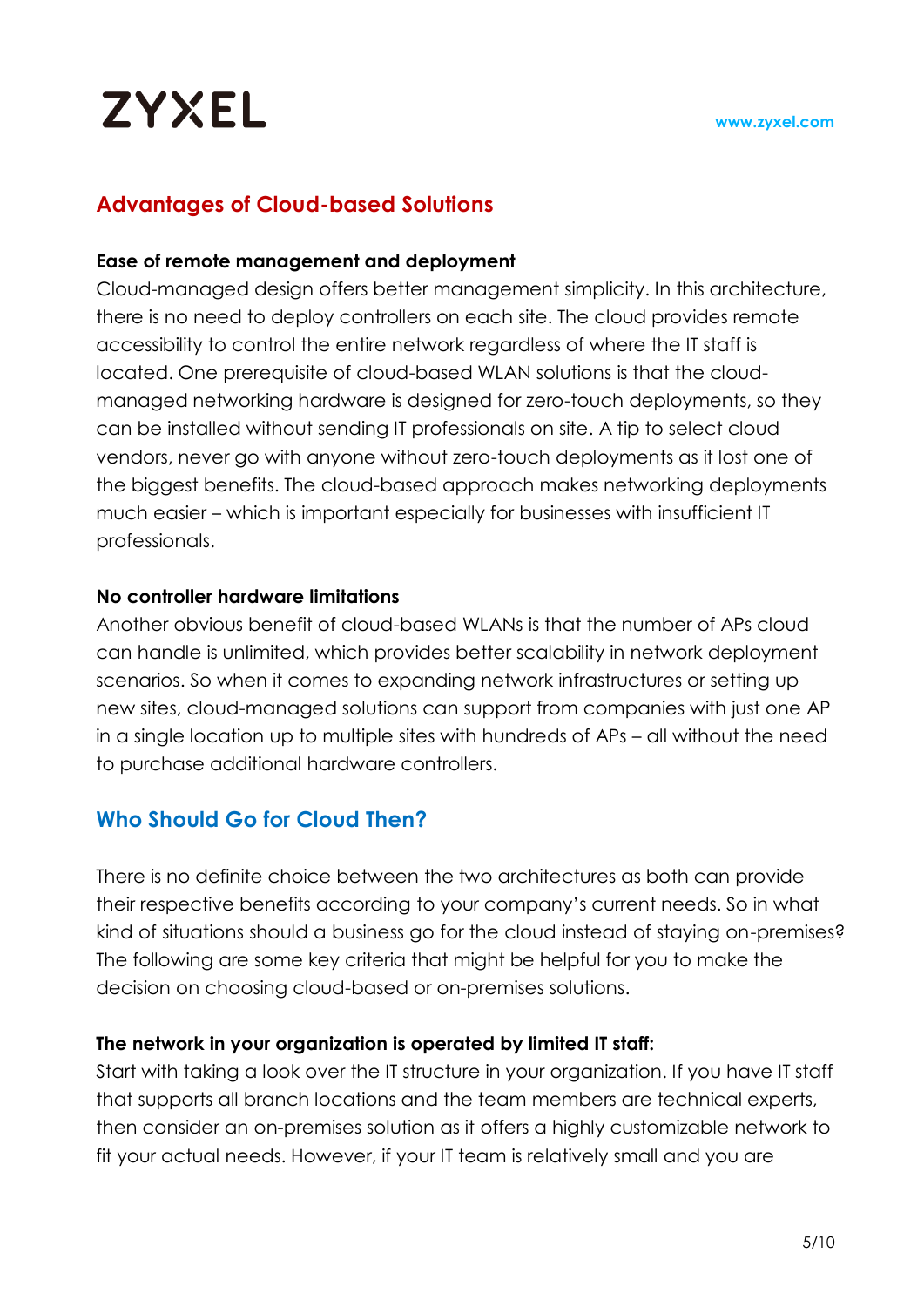looking for an easy way to simplify deployment and management, then cloudmanaged approach may be the best way to go.

#### **Your organization is geographically distributed in multiple locations:**

On-premises architecture works well in large enterprise environments with sufficient technical support, while cloud-managed WLAN services are more suitable for distributed businesses with geographically dispersed branches such as retail chains with a large number of small sites. As cloud-managed access points can self-configure through the cloud, non-IT employees on the distributed sites just need to plug the devices in and turn them on, and then administrators can perform provision, monitoring and diagnostics from a remote location.

#### **Your organization has dynamic demands:**

As cloud managed solutions require no hardware controllers, and no need to select from small or large controllers, while new APs can be added at any time to any location of any quantity. Cloud-managed WLAN services are based on the "pay as you grow" model that allows companies to pay for only what they need according to the companies' dynamics. Therefore, if organizations are experiencing uncertain demands in the nearly future, cloud-managed WLAN is a way to go as it would help them to deal with the problems.

Basically, on-premises solutions provide more advanced features and techniques for customized networking deployments as well as sophisticated management capabilities for administrators, while cloud-managed solutions provide ease of use, remote management and full network visibility. Consider what matters to you the most before going for either architecture.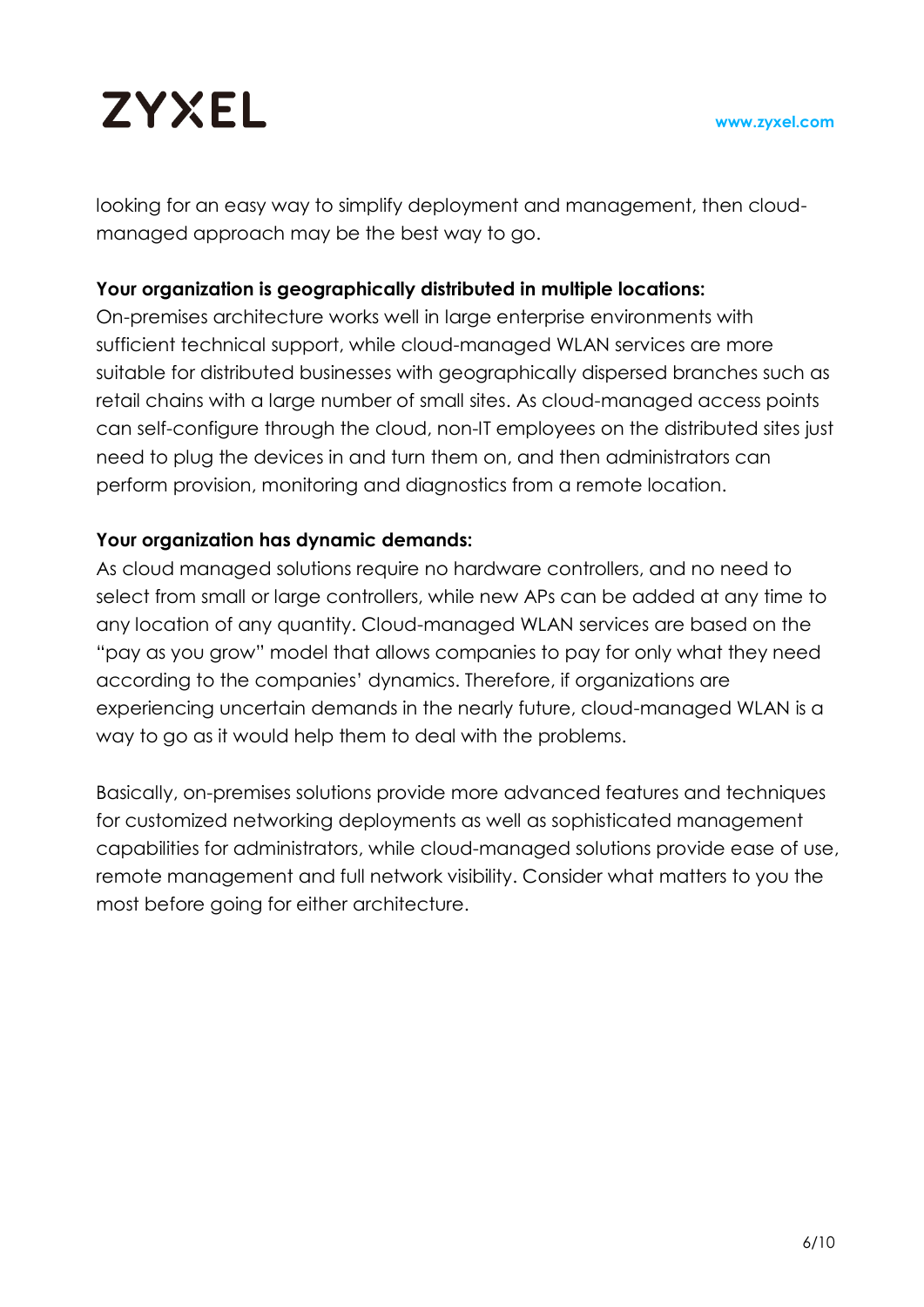| <b>On-premises</b>                   | <b>Cloud-managed</b>      |  |
|--------------------------------------|---------------------------|--|
| Relies less on Internet connectivity | Ease of remote management |  |
| $\bullet$                            | $\bullet$                 |  |
| Requires advanced features for       | Zero-touch deployments    |  |
| complex WLAN applications            | No hardware controller    |  |
| Use private cloud                    | limitations               |  |
| One-time purchase                    | Pay as you grow           |  |

### **Considerations of ZyXEL Nebula and NXC**

Now you've learned about benefits of the two WLAN architectures and how'd they work with your company network and IT capabilities. No matter you go for cloud-managed services or on-premises wireless controllers, ZyXEL offers what is ideal for you to provide consistent, high-performance and secure wireless network services that support personal, guest and corporate-owned devices.

The ZyXEL NXC Wireless Controller Series<sup>2</sup> and Gateway products with AP Controller functionality<sup>3</sup> are capable of extending networks flexibly and fulfilling different deployment requirements with excellent compatibility. The ZyXEL Nebula Cloud Networking Solution<sup>4</sup> can provide comprehensive control over Nebula devices across distributed locations through a single management interface. To better explain the difference between NXC and Nebula, the table below listed several considerations of the two choices. Have a glance to understand more details and select the appropriate WLAN architecture for a great wireless experience.

 $\overline{a}$ <sup>2</sup> ZyXEL [NXC5500 Wireless LAN Controller,](ftp://ftp.zyxel.com/NXC5500/datasheet/NXC5500_10.pdf) ZyXE[L NXC2500 Wireless LAN Controller](ftp://ftp.zyxel.com/NXC2500/datasheet/NXC2500_7.pdf)

<sup>3</sup> ZyXEL [AP Controller Technology Solution Brief](http://www.zyxel.com/objects/e-Brochures/Solution-Guide/AP-Controller-Technology.shtml)

<sup>4</sup> ZyXEL Nebula Cloud Networking and Management Solution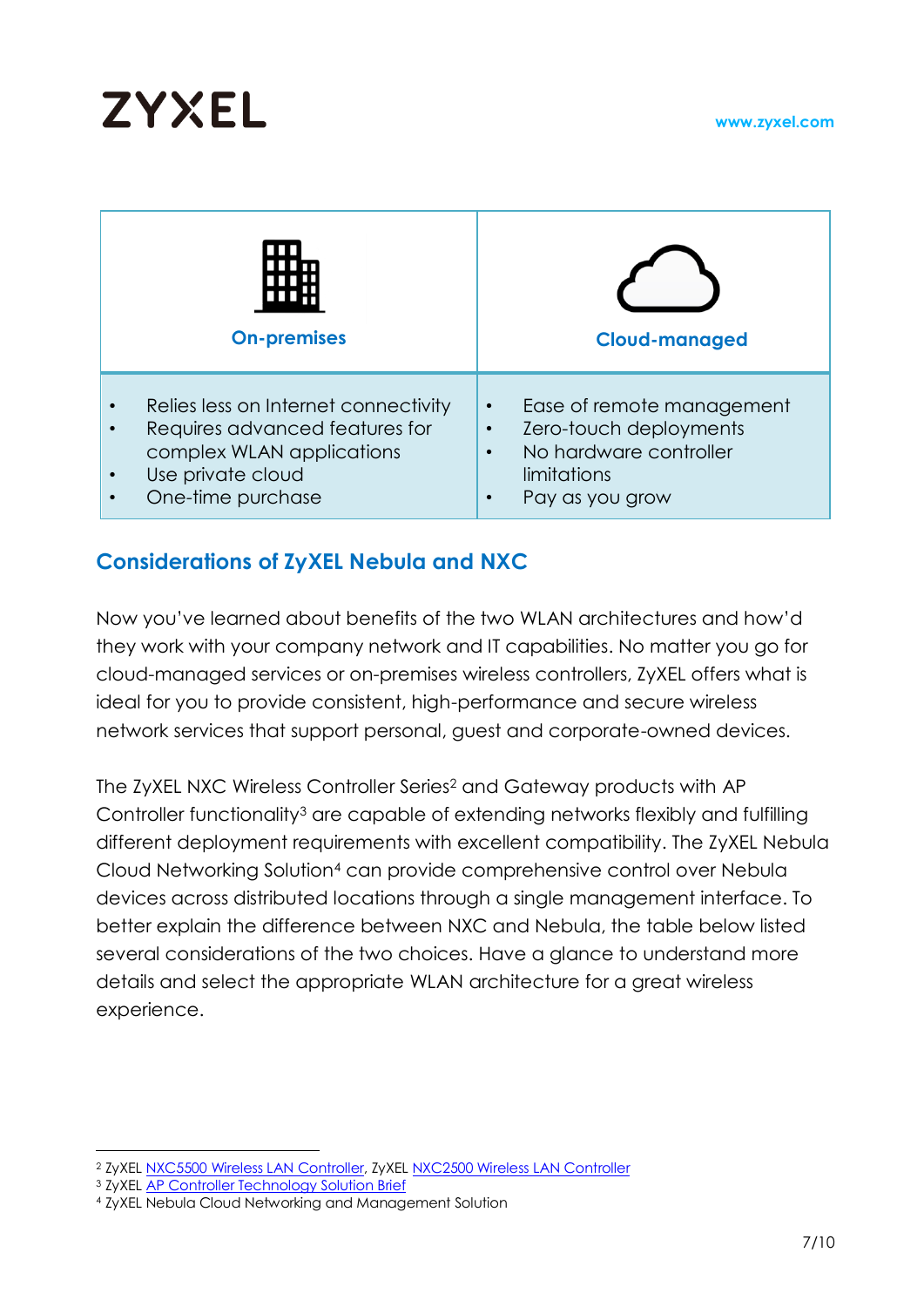|                       | <b>NXC wireless controller</b>                                                                                                                                                                                                                                                                                                        | Nebula cloud networking                                                                                                                            |
|-----------------------|---------------------------------------------------------------------------------------------------------------------------------------------------------------------------------------------------------------------------------------------------------------------------------------------------------------------------------------|----------------------------------------------------------------------------------------------------------------------------------------------------|
| Network environment   | Complex<br>Customer environments have<br>more complicated VLANs or<br>routing settings.                                                                                                                                                                                                                                               | Simple<br>Green field or simpler network<br>environments.                                                                                          |
| Wireless applications | Complex and challenging<br>Granular settings that allow fine-<br>tuning to wireless parameters.                                                                                                                                                                                                                                       | High performance Internet<br>Hospitality or Internet access in<br>education institutions.                                                          |
| User density          | Medium to high<br>Advanced Client Steering with<br>more options. Suitable for<br>conference centers, stadiums and<br>one-to-one e-learning.                                                                                                                                                                                           | Low to medium<br>As simple as 1-2-3 and makes<br>high-performance Wi-Fi<br>services available.                                                     |
| Number of peer AP     | Extremely high<br>Smart Antenna and advanced<br>Client Steering technology allow<br>APs to overcome co-channel<br>interference challenges.                                                                                                                                                                                            | High<br>Smart Antenna and optimized<br>technology for common<br>usage. Simple setting that just<br>works.                                          |
| Engineer skillset     | Higher<br>RF domain knowledge is needed<br>for optimization, and expertise is<br>needed for complex network<br>environments.                                                                                                                                                                                                          | lower<br>Basic knowledge of radio and<br>networking is sufficient.                                                                                 |
| Deployment cost       | Higher<br>On-site deployments and site<br>surveys are usually needed for<br>more advanced applications and<br>challenging environments.                                                                                                                                                                                               | Lower<br>Devices can be shipped to the<br>location and then installed,<br>provisioned and configured on<br>the cloud by less-skilled<br>engineers. |
| Maintenance cost      | One time license<br>Recurring license<br>The maintenance cost is more than license, device and labor cost<br>of engineer team; other factors such as NMS are built or not must<br>be considered as well. User can choose the most suitable solution<br>between NXC and Nebula base on the need and conditions of the<br>organization. |                                                                                                                                                    |

### **Summary**

Smart devices have changed the needs for WLAN networks. Today, offering secure, consistent and high-performance wireless network services are essential in every business. Fortunately, companies now have more options supporting the new requirements as some IT experts prefer the on-premises architecture, while some network engineers rave about the benefits of cloud networking. Just evaluate the current and near-future situation of your network, and then weight the factors listed above to see what is critical to your organization before making the best decision.